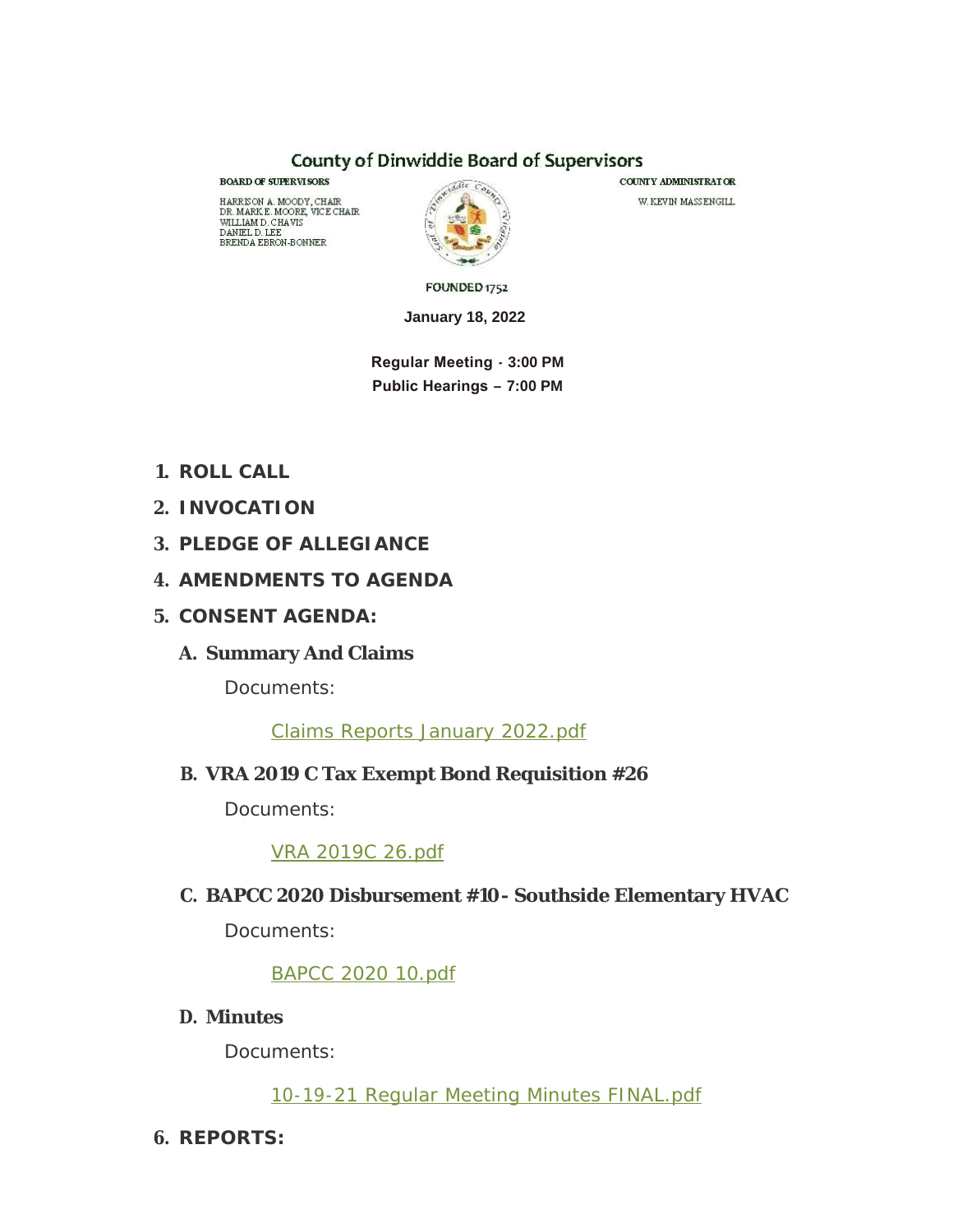# **Virginia Department Of Transportation A.**

*Aaron French, Virginia Department Of Transportation*

Documents:

[DINWIDDIE BOS Report 1-18-22 VDOT.pdf](http://www.dinwiddieva.us/AgendaCenter/ViewFile/Item/5393?fileID=8956)

**Redistricting Advisory Citizen Committee Update B.** *Francene Green, Chair, Redistricting Advisory Citizen Committee*

Documents:

[Slides for Redistricting Committee Presentation.pdf](http://www.dinwiddieva.us/AgendaCenter/ViewFile/Item/5446?fileID=8969)

### **ACTION ITEMS: 7.**

**A. Appointment Of Zoning Administrator** *Mark Bassett, Director, Planning & Zoning*

Documents:

[Appointment of Zoning Administrator Memo.pdf](http://www.dinwiddieva.us/AgendaCenter/ViewFile/Item/5394?fileID=8916)

**Contract Award: Parks & Recreation Master Plan B.**

*J. Rayfield Vines, III, Director, Parks & Recreation*

Documents:

[220118 Master Plan BOS Memo.pdf](http://www.dinwiddieva.us/AgendaCenter/ViewFile/Item/5388?fileID=8923) [220118 Contract with Berry Dunn.pdf](http://www.dinwiddieva.us/AgendaCenter/ViewFile/Item/5388?fileID=8922)

**C. Contract Award, Operational Medical Director** *Dawn Titmus, EMS Manager*

Documents:

[210121 Contract with MTF Contracting.pdf](http://www.dinwiddieva.us/AgendaCenter/ViewFile/Item/5385?fileID=8910) [220118 BOS memo OMD contract.pdf](http://www.dinwiddieva.us/AgendaCenter/ViewFile/Item/5385?fileID=8911)

**Contract Award, Item Conservation D.** *Barrett Chappell, Circuit Court Clerk*

Documents:

[220118 BOS Memo.pdf](http://www.dinwiddieva.us/AgendaCenter/ViewFile/Item/5386?fileID=8912) [220118 Contract with Kofile.pdf](http://www.dinwiddieva.us/AgendaCenter/ViewFile/Item/5386?fileID=8913)

### **Contract Award, Radio Maintenance E.**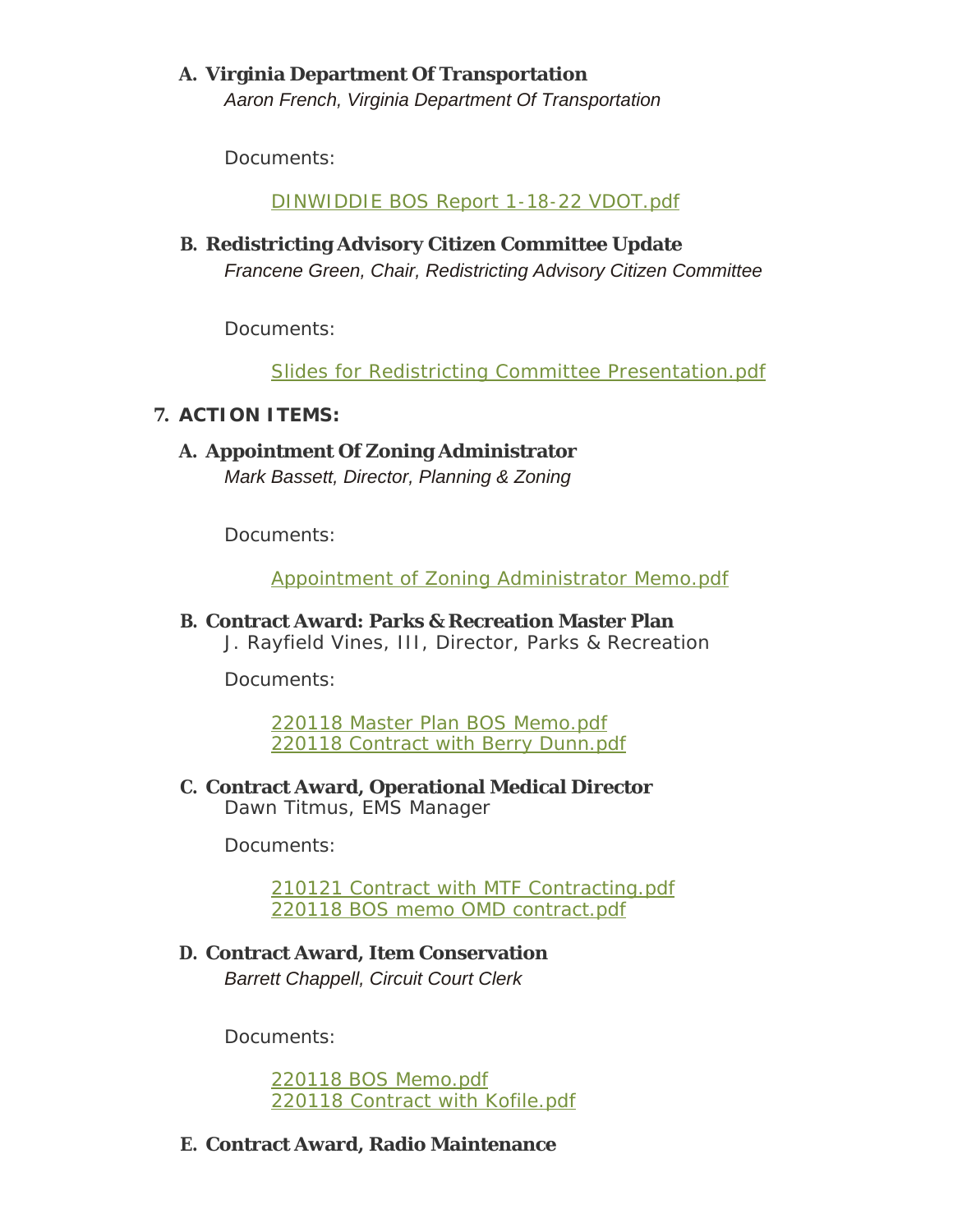Documents:

[2022 Motorola BOS letter.pdf](http://www.dinwiddieva.us/AgendaCenter/ViewFile/Item/5387?fileID=8915) [220118 Contract with Motorola.pdf](http://www.dinwiddieva.us/AgendaCenter/ViewFile/Item/5387?fileID=8914)

**Commerce Park Land Transfer To IDA F.** *Morgan Ingram, Director, Economic Development*

Documents:

[Memo Commerce Park Land Trasfer to IDA.pdf](http://www.dinwiddieva.us/AgendaCenter/ViewFile/Item/5395?fileID=8928) [Resolution for Commerce Park Land Transfer to](http://www.dinwiddieva.us/AgendaCenter/ViewFile/Item/5395?fileID=8929)  IDA.pdf

- **CITIZEN COMMENTS (3 MINUTES) 8.**
- **COUNTY ADMINISTRATOR COMMENTS 9.**
- **BOARD MEMBER COMMENTS 10.**
- **CLOSED SESSION: 11. §2.2-3711 (A) (1) Personnel:**

Appointments:

- Social Services Advisory Board
- Dinwiddie County Water Authority
- Dinwiddie County Planning Commission

# **§2.2-3711 (A) (5) Business And Industry Development:**

Discussion Concerning Prospective Business Or Industry Or The Expansion Of Existing Business Or Industry Where No Previous Announcements Have Been Made:

• Economic Development Prospects Update

**§2.2-3711 (A) (3) Discussion Or Consideration Of The Acquisition Of Real Property Or The Disposition Of Publicly Held Real Property, Where Discussion In An Open Meeting Would Adversely Affect The Bargaining Position Or Negotiating Strategy Of The Public Body:**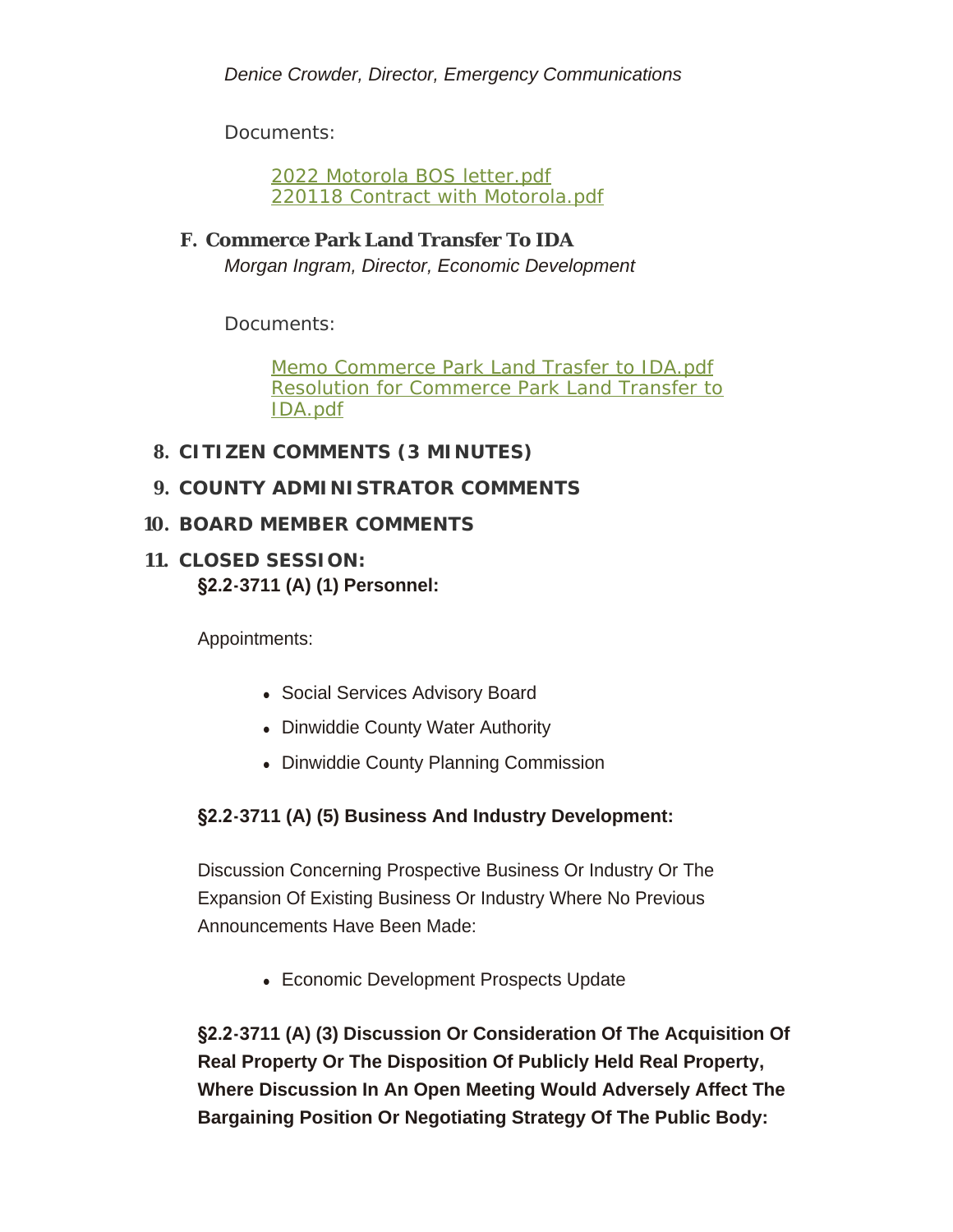- Sale Of Property To Prospective Business
- Potential Acquisition Of Real Property

**§2.2-3711 (A) (8) Consultation With Legal Counsel Employed Or Retained By A Public Body Regarding Specific Legal Matters Requiring The Provision Of Legal Advice By Such Counsel.**

• Advice Concerning Previous Broadband Agreement

#### **PUBLIC HEARINGS: 12.**

**Case C-21-5 Hollywood Signs, Western Heights Baptist A. Church**

*Mark Bassett, Director, Planning And Zoning*

Documents:

[Case C-21-5 BOS Mtg Memo.pdf](http://www.dinwiddieva.us/AgendaCenter/ViewFile/Item/5306?fileID=8933) [C-21-5 BOS Report Jan 18 2022.pdf](http://www.dinwiddieva.us/AgendaCenter/ViewFile/Item/5306?fileID=8932) [C-21-5 Application.pdf](http://www.dinwiddieva.us/AgendaCenter/ViewFile/Item/5306?fileID=8931) [C-21-5 Location Map.pdf](http://www.dinwiddieva.us/AgendaCenter/ViewFile/Item/5306?fileID=8930)

#### **Case P-21-6 21922 Butterwood Road B.** *Mark Bassett, Director, Planning And Zoning*

Documents:

[Case P-21-6 BOS Mtg Memo.pdf](http://www.dinwiddieva.us/AgendaCenter/ViewFile/Item/5305?fileID=8961) [P-21-6 BOS Report Jan 18 2022.pdf](http://www.dinwiddieva.us/AgendaCenter/ViewFile/Item/5305?fileID=8962) [P-21-6 Rezoning Application.pdf](http://www.dinwiddieva.us/AgendaCenter/ViewFile/Item/5305?fileID=8965) [P-21-6 Location Map.pdf](http://www.dinwiddieva.us/AgendaCenter/ViewFile/Item/5305?fileID=8964) [P-21-6 Proffer Statement.pdf](http://www.dinwiddieva.us/AgendaCenter/ViewFile/Item/5305?fileID=8963)

**Case C-21-7 Olive Branch Baptist Church And Superior Signs C.** *Mark Bassett, Director, Planning And Zoning*

Documents:

[Case C-21-7 Olive Branch Church Sign BOS Mtg](http://www.dinwiddieva.us/AgendaCenter/ViewFile/Item/5304?fileID=8960)  Memo.pdf [C-21-7 BOS Staff Report Jan 18 2022 Mtg.pdf](http://www.dinwiddieva.us/AgendaCenter/ViewFile/Item/5304?fileID=8958) [C-21-7 Application.pdf](http://www.dinwiddieva.us/AgendaCenter/ViewFile/Item/5304?fileID=8957) [C-21-7 Proposed Sign and Location Map.pdf](http://www.dinwiddieva.us/AgendaCenter/ViewFile/Item/5304?fileID=8959)

**Amendment To Transient Occupancy Tax, Dinwiddie County D. Code Chapter 19, Article IX, Sections 19-116 To 19-119**